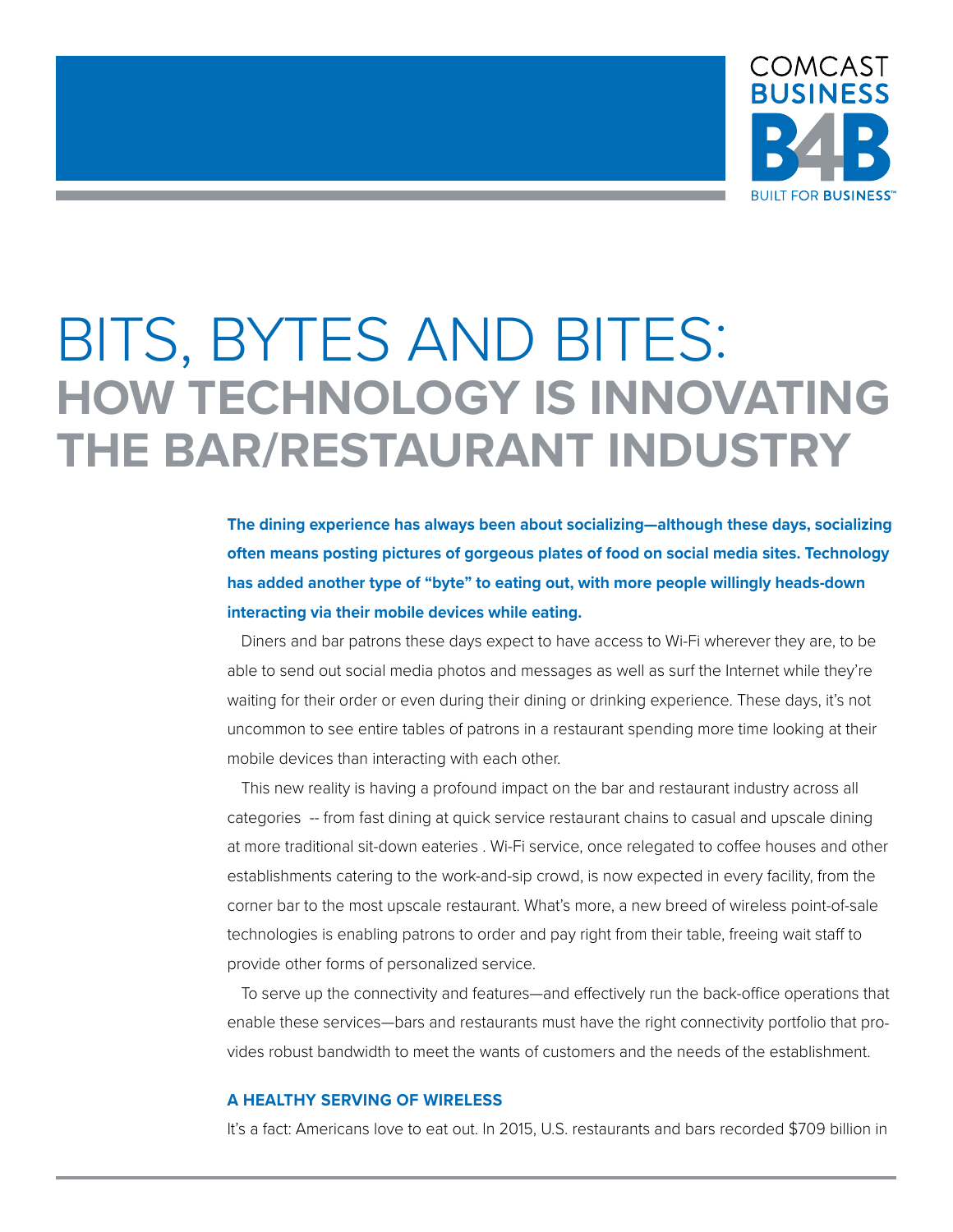sales—an amount that is expected to increase to \$783 billion in 2016, according to the National Restaurant Association.<sup>1</sup>

Indeed, eating out has become a way of life for many Americans, who on average eat out 4.5 times a week, according to Zagat.<sup>2</sup> Busier lifestyles have pushed families to abandon the dining room table at home in favor of the local restaurant scene, while the Millennial generation, which accounts for 23 percent of restaurant spending,<sup>3</sup> considers dining out a social event. In fact, the U.S. Commerce Department reported in April 2015 that Americans spent more money dining out than on groceries.<sup>4</sup>

#### **BEYOND WI-FI**

The shift in eating habits has put a spotlight on the bar and restaurant sector, as patrons gravitate to establishments that extend the dining experience beyond good food and drink. A 2012 University of South Florida study on the impact of Wi-Fi noted that 70 percent of survey respondents said they preferred bars and restaurants with Wi-Fi hotspots.<sup>5</sup> The study also noted a correlation between having a Wi-Fi hotspot and a patron's likelihood in being a repeat customer.

But Wi-Fi is not the only technology patrons are coming to expect when they dine out. A growing number of bars and restaurants are serving up a slew of technology-centric services designed to further create a positive dining experience, including text-based table notification and tablet-based ordering systems at the table, and the ability for patrons to order their meal before they arrive to shorten their wait time.

**Text-based table notification:** The ubiquitous flashing, buzzing pager-style device is quickly being replaced by a simple, text-based notification system using patrons' own smartphones. When the patron's table is ready, an automated system sends a text to a number provided by the patron.

Text-based table notification has an added benefit—patrons can consent to have their phone numbers added to the establishment's customer relationship management (CRM) system to receive promotional texts later to draw the patron back to the restaurant. Discount coupons, free drinks or dessert and other special ofers can be efective mechanisms to encourage repeat visits.

**Tablet-based ordering at tables:** Waiting for busy servers to take a patron's order is becoming a thing of the past, as more establishments provide tablets or other digital devices that enable patrons to place their order directly on the device. With the No. 1 complaint among patrons nationally being poor service (26 percent in the Zagat study), the ability to bypass servers and place their orders directly—and knowing their order would get to the kitchen immediately and correctly—is being embraced by patrons.

Mobile point-of-sale devices: Equally frustrating for patrons can be having to wait for the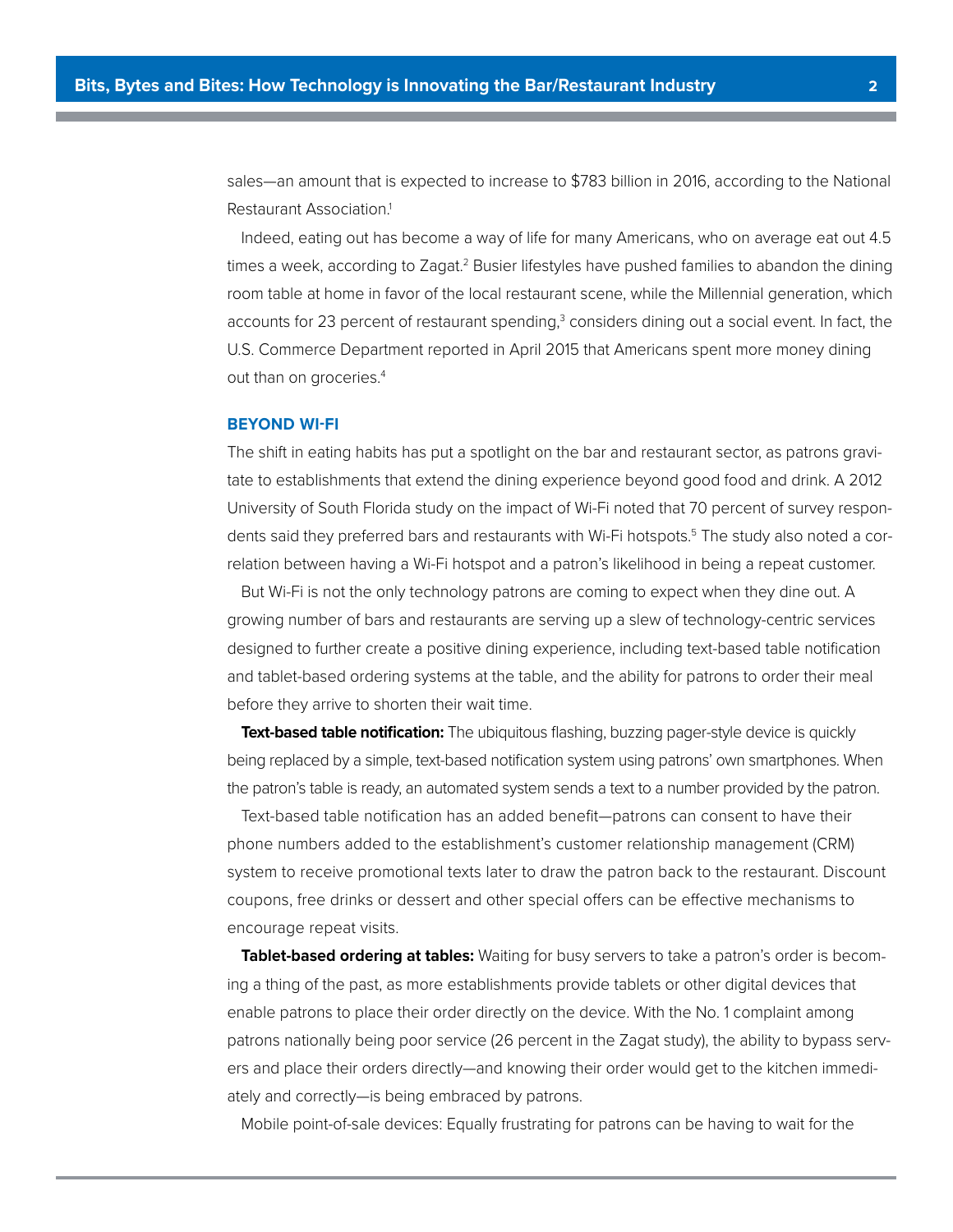check once the meal is over, then waiting to sign the credit card receipt. Some restaurants are equipping their servers with mobile point-of-sale (POS) devices that enable them to swipe patrons' credit cards to pay their bill tableside in an instant. Such technology is commonplace in Europe, but has only recently caught on in the United States.

**QR codes:** Some establishments are adding QR codes to their menus or table cards to provide additional information, such as nutrition facts of entrees or suggested wine pairings. Others are using QR codes to send patrons to a site where they can sign up for frequent diner programs or birthday clubs, for example.

One Boston restaurant features QR codes drawn in squid ink on the entrée plates, which diners can use to access myriad information, including the sourcing of the dish's ingredients, the recipe of the dish to try at home, or a YouTube video on issues of sustainability for particular entrees.

**One Boston restaurant features QR codes drawn in squid ink on the entrée plates, which diners can use to access a myriad of information**

**Online ordering:** Moving beyond posting menus and enabling customers to order their meal online for delivery, a number of establishments are now giving patrons the ability to place their order online for their in-restaurant meal. Such a service reduces the wait time yet still ofers patrons the dining experience they crave.

Such technologies not only help improve the patron's experience, they also decrease the workload of servers, allowing them to focus more on other areas of customer service. They also can help an establishment streamline its operations, enabling them to service more patrons with fewer employees.

## **FROM THE DINING ROOM TO THE BACK OFFICE**

Back-office systems, too, are becoming more important in the bar and restaurant sector, as establishments seek to personalize the dining/drinking experience for patrons. CRM systems, for example, are useful tools in helping establishments track patrons' eating and drinking habits and make suggestions based on that information. CRM systems also can flag frequent diners so bars and restaurants can reward them with better table selection or free drinks or dessert.

Using analytics applications, establishments can determine peak serving times and the most popular food and drink, helping them better manage their workforce and their inventory. Such information can also help spot trends among diners, enabling establishments to react appropriately.

The cloud also is making its mark, as the majority of systems that run those customer-facing technologies such as mobile POS or tableside ordering are now available as cloud applications. Cloud computing enables establishments to streamline their operations and deliver first-rate user experiences without having to overhaul their infrastructure. Restaurants and bars save